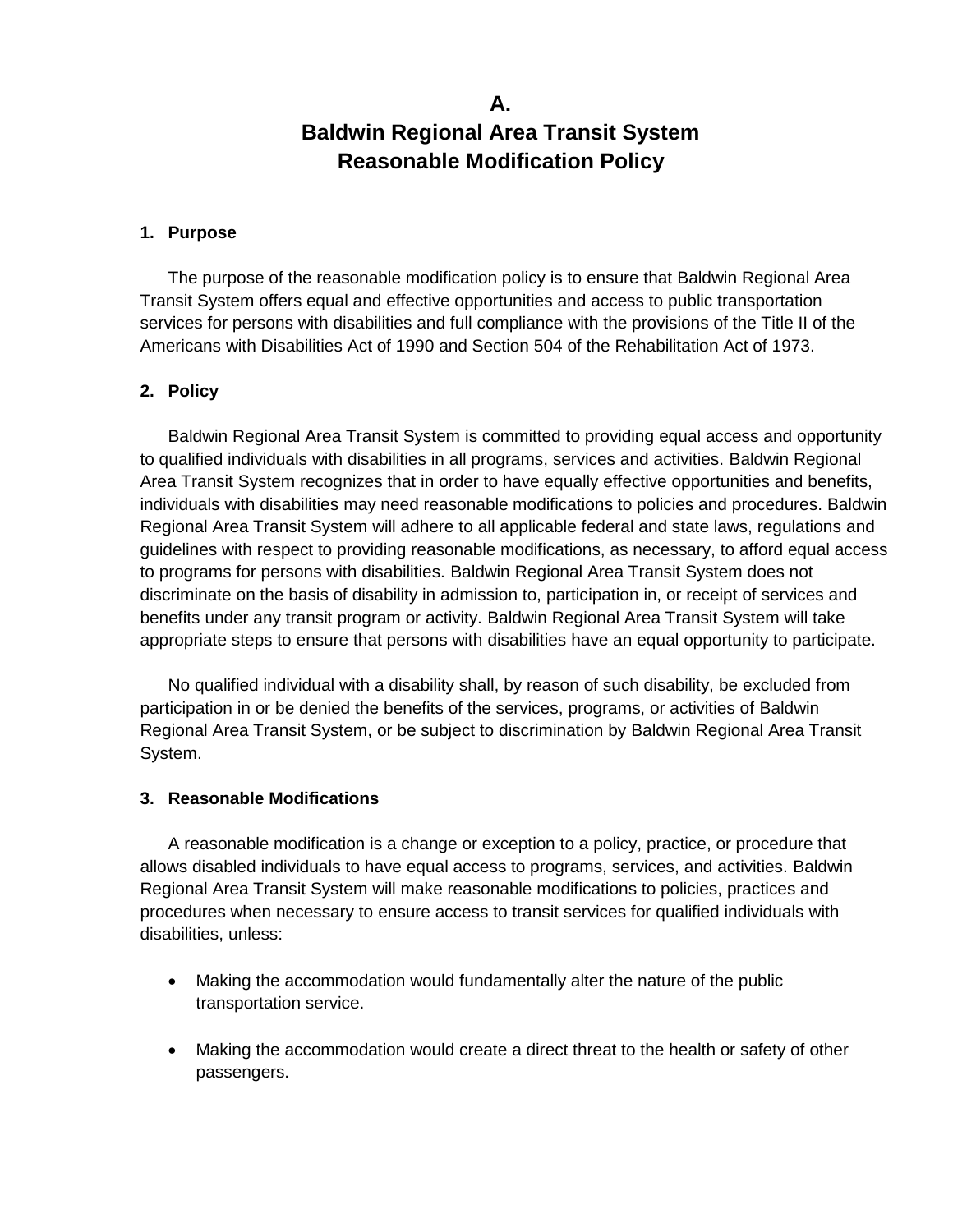• The individual with a disability is able to fully use Baldwin Regional Area Transit System's service without the accommodation being made.

For the purposes of this section, the term reasonable accommodation shall be interpreted in a manner consistent with the term ''reasonable modifications'' as set forth in the Americans with Disabilities Act Title II regulations at 28 CFR 35.130(b)(7), and not as it is defined or interpreted for the purposes of employment discrimination under Title I of the ADA (42 U.S.C. 12111–12112) and its implementing regulations at 29 CFR part 1630.

## **4. Eligibility Criteria**

An individual is eligible to be considered to receive a reasonable modification if that individual has: a physical or mental impairment that substantially limits one or more of the major life activities of such individual; a record of such impairment; or been regarded as having such impairment.

### **5. Requests for Reasonable Modifications**

Baldwin Regional Area Transit System shall make information about how to contact Baldwin Regional Area Transit System to make requests for reasonable modifications readily available to the public through its website and rider policy guidelines. Baldwin Regional Area Transit System shall follow these procedures in taking requests:

- a. Individuals requesting modifications shall describe what they need in order to use the service.
- b. Individuals requesting modifications are not required to use the term ''reasonable modification'' when making a request. Personnel at Baldwin Regional Area Transit System will determine if the request represents a reasonable modification and proceed in accommodating the request accordingly.
- c. Whenever feasible, Baldwin Regional Area Transit System requests that individuals make such requests for modifications before Baldwin Regional Area Transit System is expected to provide the modified service.
- d. Where a request for modification cannot practicably be made and determined in advance (*e.g.*, because of a condition or barrier at the destination of a paratransit, demand response, or fixed route trip of which the individual with a disability was unaware until arriving), operating personnel shall make a determination of whether the modification should be provided at the time of the request. Operating personnel may consult with Baldwin Regional Area Transit System's management before making a determination to grant or deny the request.

Requests for accommodation may be made either orally or in writing. The reasonable accommodation process begins as soon as the request for accommodation is made.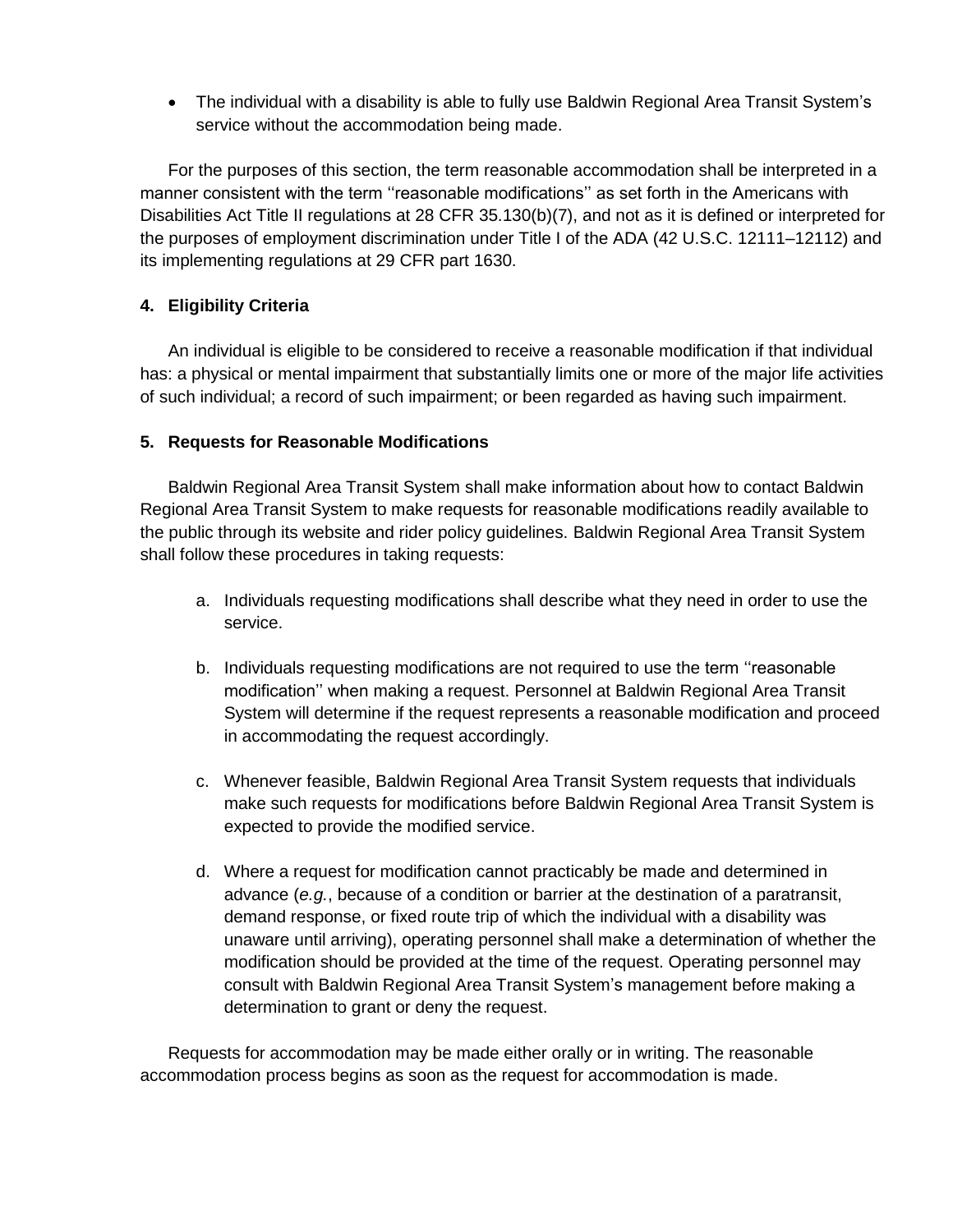The request can be submitted in any written format. Alternative means of filing a request, such as personal interviews, phone calls, or taped requests, will be made available for persons with disabilities if unable to communicate their request in writing or upon request.

#### **6. Interactive Process**

When a request for accommodation is made, Baldwin Regional Area Transit System and the individual requesting an accommodation must engage in a good faith interactive process to determine what, if any accommodation shall be provided. The individual and the Baldwin Regional Area Transit System must communicate with each other about the request, the process for determining whether an accommodation will be provided, and the potential accommodations. Communication is a priority throughout the entire process.

### **7. Time Frame for Processing Requests and Providing Reasonable Modification**

Baldwin Regional Area Transit System will process requests for reasonable accommodation and then provide accommodations, where appropriate, in as short a time frame as reasonably possible. Baldwin Regional Area Transit System recognizes, however, that the time necessary to process a request will depend on the nature of the accommodation(s) requested and whether it is necessary to obtain supporting information.

### **8. Granting a Reasonable Modification Request**

As soon as Baldwin Regional Area Transit System determines that a reasonable accommodation will be provided, that decision shall be immediately communicated to the individual. This notice must be in writing in order to maintain the required information for reporting purposes. Upon request, alternative means of response will be provided.

In choosing among alternatives for meeting nondiscrimination and accessibility requirements with respect to new, altered, or existing facilities, or designated or specified transportation services, Baldwin Regional Area Transit System shall give priority to those methods that offer services, programs, and activities to qualified individuals with disabilities in the most integrated setting appropriate to the needs of individuals with disabilities.

### **9. Denying a Reasonable Modification Request**

As soon as Baldwin Regional Area Transit System determines that a request for reasonable accommodation will be denied, Baldwin Regional Area Transit System will communicate the basis for the decision in writing to the individual requesting the modification. The explanation for the denial will clearly state:

- a. the specific reasons for the denial;
- b. any alternative accommodation that may create the same access to transit services as requested by the individual; and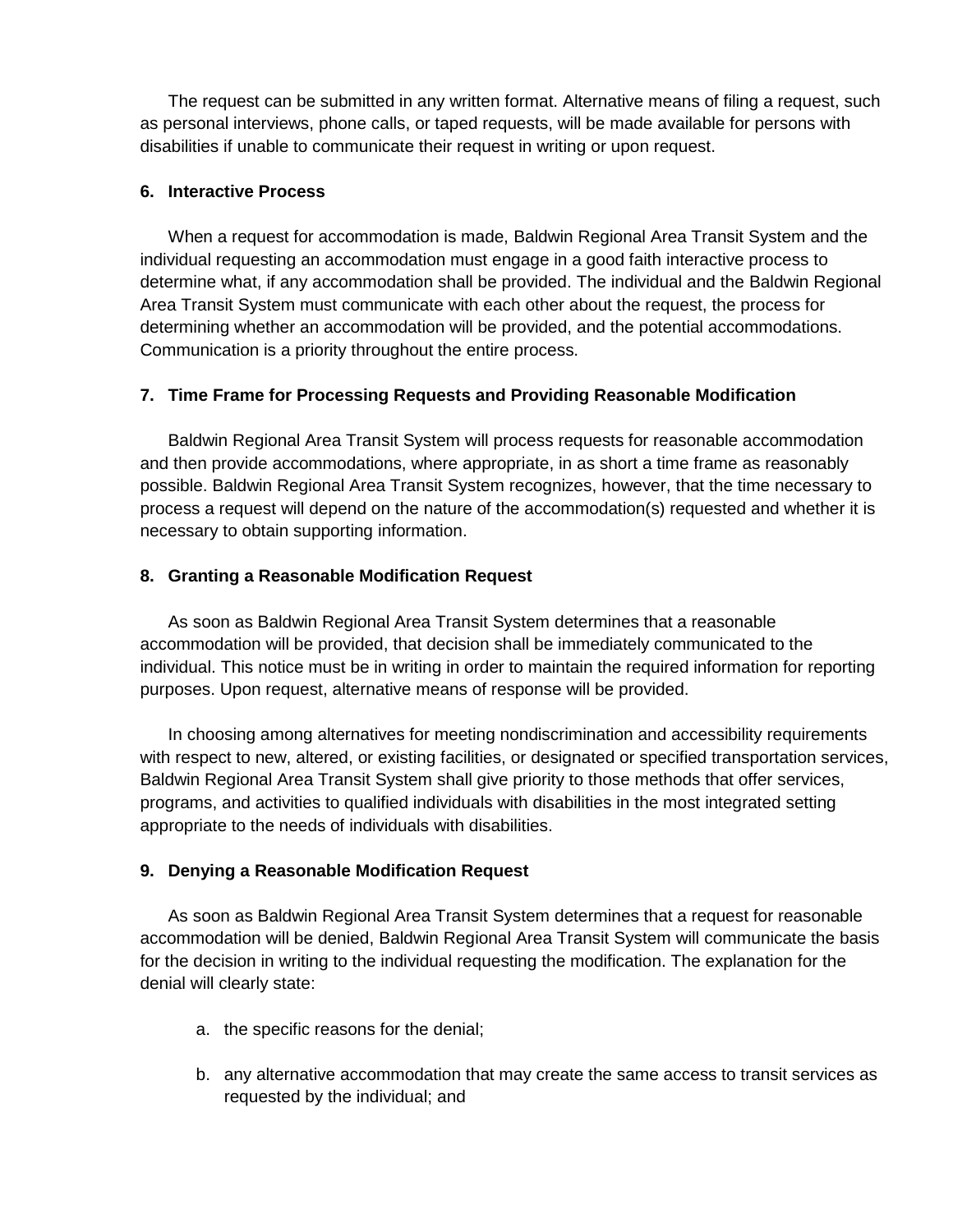c. the opportunity to file a complaint relative to the Baldwin Regional Area Transit System's decision on the request.

#### **10. Complaint Process**

Baldwin Regional Area Transit System has a process for investigating and tracking complaints from qualified individuals. These procedures shall be posted on the Baldwin Regional Area Transit System's website and will be provided to any individual where the Baldwin Regional Area Transit System has denied a request for accommodation. The process and any forms necessary to file a complaint are readily available from the web. Alternative means of filing complaints, such as personal interviews, phone calls, or taped requests, will be made available for persons with disabilities if unable to communicate their request in writing or upon request.

Any person who believes she or he has been discriminated against in obtaining a reasonable modification may file a complaint by completing and submitting a Baldwin Regional Area Transit System's Reasonable Modification Complaint Form. Baldwin Regional Area Transit System investigates complaints received no more than 30 days after receipt. Baldwin Regional Area Transit System will process complaints that are complete. Once the complaint is received, the complainant will receive an acknowledgement of receipt. If more information is needed to resolve the complaint, Baldwin Regional Area Transit System may contact the complainant. The complainant has 30 business days from the date of the letter to send requested information to Baldwin Regional Area Transit System.

If Baldwin Regional Area Transit System is not contacted by the complainant or does not receive the additional information within 30 business days, the Baldwin Regional Area Transit System may administratively close the complaint. In addition, a complaint may be administratively closed if the complainant no longer wishes to pursue their case.

After Baldwin Regional Area Transit System investigates the complaint, a decision will be rendered in writing to the complainant. Baldwin Regional Area Transit System will issue either a Letter of Closure or Letter of Finding.

- a. *Letter of Finding* This letter will summarize the complaint, any interviews conducted regarding the complaint, and explains what actions will be taken by Baldwin Regional Area Transit System to address the complaint.
- b. *Letter of Closure* This letter will explain why Baldwin Regional Area Transit System has determined that the complaint does not merit accommodation under the Americans with Disabilities Act and that the complaint will be closed.

If the complainant disagrees with the decision of Baldwin Regional Area Transit System, an opportunity to appeal the decision may be pursued provided the complaint files notice of appeal within 21 days of the initial decision of Baldwin Regional Area Transit System.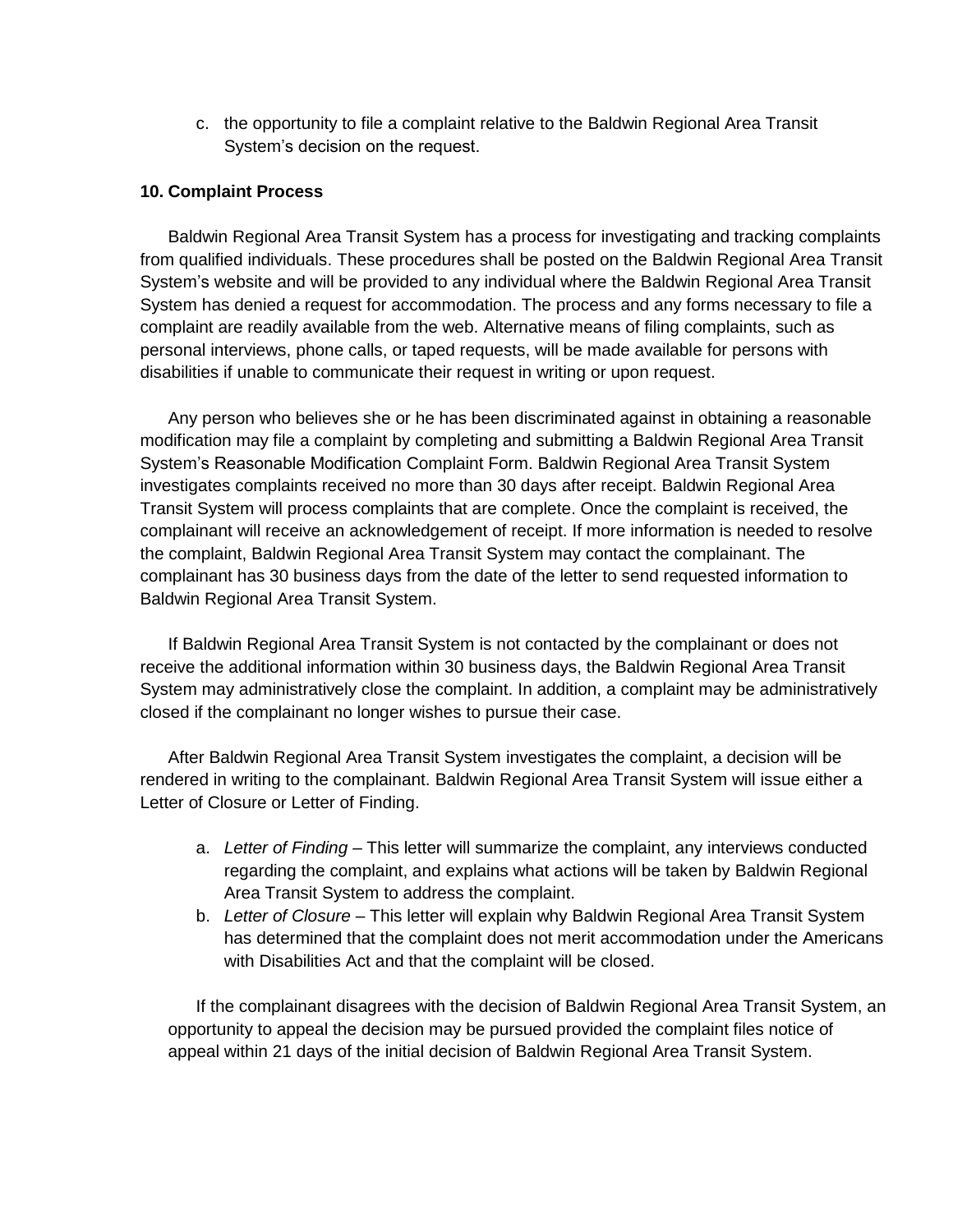In the event of appeal, the complainant will be granted all due process, including the ability to be present additional evidence, present the case in person during an appeal hearing, and to be represented by counsel.

### **11. Designated Employee**

Baldwin Regional Area Transit System shall designate one official within the organization responsible for processing reasonable modification requests and handling complaints. This individual is:

> Director of Transportation Baldwin Regional Area Transit System P.O. Box 907 Robertsdale, Alabama 36567 (251) 972-6817 ann.simpson[@baldwincountyal.gov](mailto:matthew.brown@baldwincountyal.gov)

### **12. Record Retention**

Baldwin Regional Area Transit System will maintain all records related to reasonable modification requests and denials for at least three (3) years.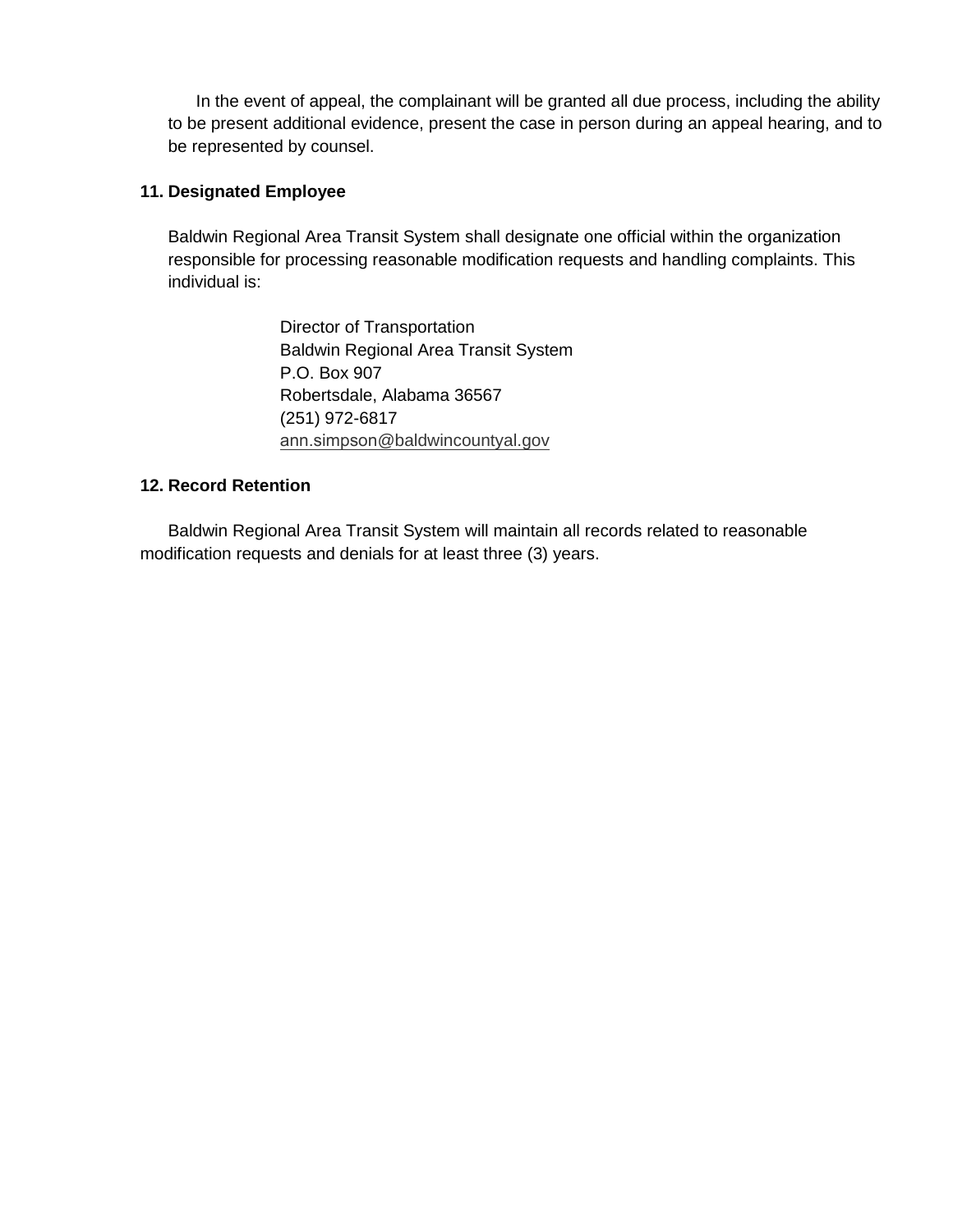## **B. Request for Reasonable Modifications** *(From brochure)*

**Policy:** In accordance with the Americans with Disabilities Act (ADA) and directives from the Federal Transit Administration, Baldwin Regional Area Transit System will make every effort, to the maximum extent feasible, to ensure that a person with a disability has access to, and benefits from, its services. Baldwin Regional Area Transit System will make reasonable modifications to its policies, programs, and procedures applicable to its transportation services when necessary to avoid discrimination and ensure accessibility for people with disabilities.

Reasonable modifications do have limitations and are not intended to:

- Cause a direct threat to the health and safety of others
- Create undue financial and administrative burdens
- Constitute a fundamental alteration to a service
- Not necessary to provide equal access to Baldwin Regional Area Transit System

Considerations when making a reasonable modification request:

- Individuals requesting modifications shall describe what they need in order to use the service.
- Individuals requesting modifications are not required to use the term "reasonable modification" when making a request.
- Whenever feasible, requests for modifications shall be made and determined in advance, before the transportation provider is expected to provide the modified service, for example, during the paratransit eligibility process, through customer service inquiries, or through the entity's complaint process.
- Where a request for modification cannot practicably be made and determined in advance (e.g., because of a condition or barrier at the destination of a paratransit or fixed route trip of which the individual with a disability was unaware until arriving), operating personnel of the entity shall make a determination of whether the modification should be provided at the time of the request. Operating personnel may consult with the entity's management before making a determination to grant or deny the request.

The request must identify the modification needed in order to use the service. Whenever feasible, please make the request in advance, before the modification is needed to access the service.

Within the scope of the ADA and reasonable modification, if Baldwin Regional Area Transit System denies a request it will make every effort, to the maximum extent feasible, to ensure that a person with a disability has access to, and benefits from, its services.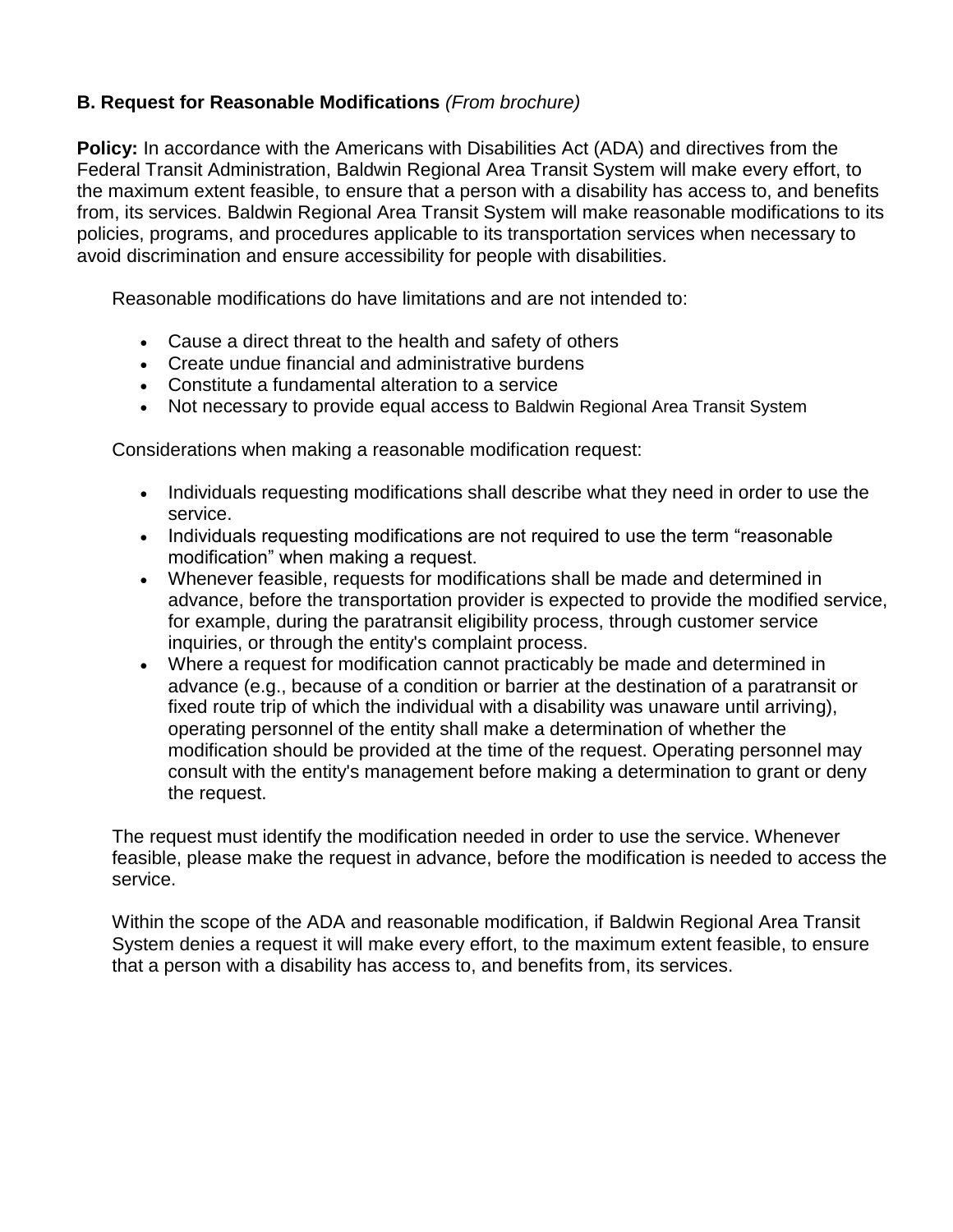**Procedure:** To request reasonable modifications based on a disability please use the [Reasonable Modification Request Form,](http://www.soundtransit.org/sites/default/files/ADA%20Request%20for%20Reasonable%20Modification%20-%20Request%20Form%202.pdf) or contact Baldwin Regional Area Transit System's ADA Coordinator for assistance.

Director of Transportation & Accessibility Coordinator Baldwin Regional Area Transit System 251-972-6817 [www.baldwincountyal.gov](http://www.baldwincountyal.gov/)

You may be asked to complete a request form. Baldwin Regional Area Transit System will review the request in accordance with its reasonable modification plan. Baldwin Regional Area Transit System strives to respond, in writing, to each request within 15 calendar days. **All the information involved with this process will be kept confidential.**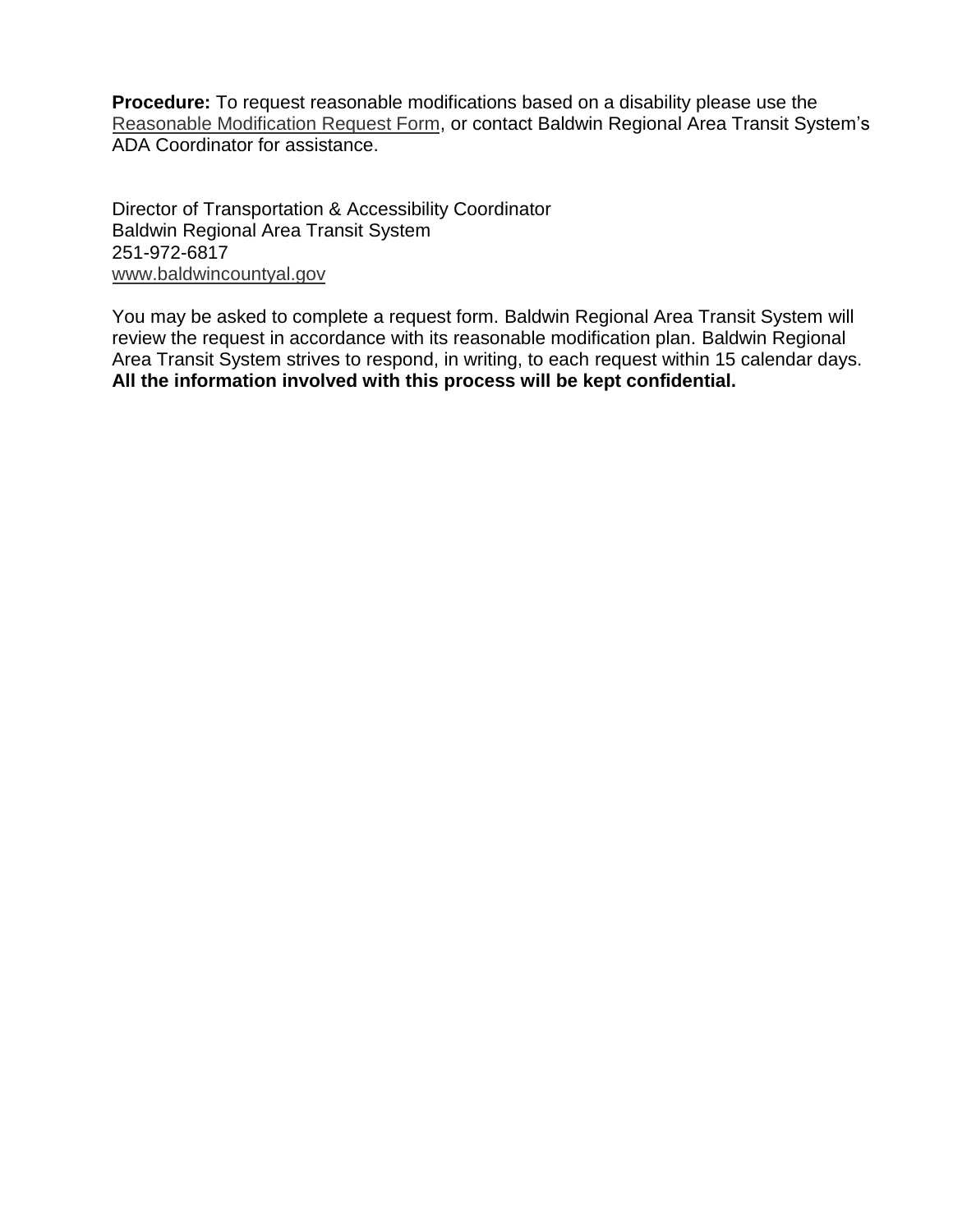# **C. ADA Reasonable Modification Request Form**

Use this form to request a modification to current Baldwin Regional Area Transit System policies or procedures. Be specific and provide as much detailed information as possible. This will allow us to effectively process and evaluate your request. Before filling out this form please review Baldwin Regional Area Transit System's Americans with Disabilities Act (ADA) Request for Reasonable Modifications Procedures.

Please include the following items in your request:

• Based on a disability, why is the modification necessary?

• Provide a description of your limitation(s) and how it is affected by Baldwin Regional Area Transit System's policies/procedures.

| Name: Name:                                                 |                                                                                                                                                                                                                                     |  |
|-------------------------------------------------------------|-------------------------------------------------------------------------------------------------------------------------------------------------------------------------------------------------------------------------------------|--|
|                                                             |                                                                                                                                                                                                                                     |  |
|                                                             |                                                                                                                                                                                                                                     |  |
|                                                             |                                                                                                                                                                                                                                     |  |
|                                                             |                                                                                                                                                                                                                                     |  |
|                                                             |                                                                                                                                                                                                                                     |  |
| Best way to contact you via: □Phone □Email □Mail            | <b>Other</b> 2001 - 2012 - 2012 - 2012 - 2012 - 2012 - 2012 - 2012 - 2012 - 2013 - 2014 - 2014 - 2014 - 2014 - 2014 - 2014 - 2014 - 2014 - 2014 - 2014 - 2014 - 2014 - 2014 - 2014 - 2014 - 2014 - 2014 - 2014 - 2014 - 2014 - 2014 |  |
| <b>Modification Request:</b>                                |                                                                                                                                                                                                                                     |  |
|                                                             |                                                                                                                                                                                                                                     |  |
|                                                             |                                                                                                                                                                                                                                     |  |
|                                                             |                                                                                                                                                                                                                                     |  |
| <u> 1980 - Johann Stoff, amerikansk politiker (d. 1980)</u> |                                                                                                                                                                                                                                     |  |
|                                                             |                                                                                                                                                                                                                                     |  |
|                                                             |                                                                                                                                                                                                                                     |  |
| Please send to:                                             |                                                                                                                                                                                                                                     |  |
| <b>Contact Person Name</b>                                  |                                                                                                                                                                                                                                     |  |
| <b>Ann Simpson</b>                                          |                                                                                                                                                                                                                                     |  |
| Director of Transportation & Accessibility Coordinator      |                                                                                                                                                                                                                                     |  |
| <b>Baldwin Regional Area Transit System</b>                 |                                                                                                                                                                                                                                     |  |
| 251-972-6817                                                |                                                                                                                                                                                                                                     |  |
| www.baldwincountyal.gov                                     |                                                                                                                                                                                                                                     |  |

**All the information involved with this process will be kept confidential.**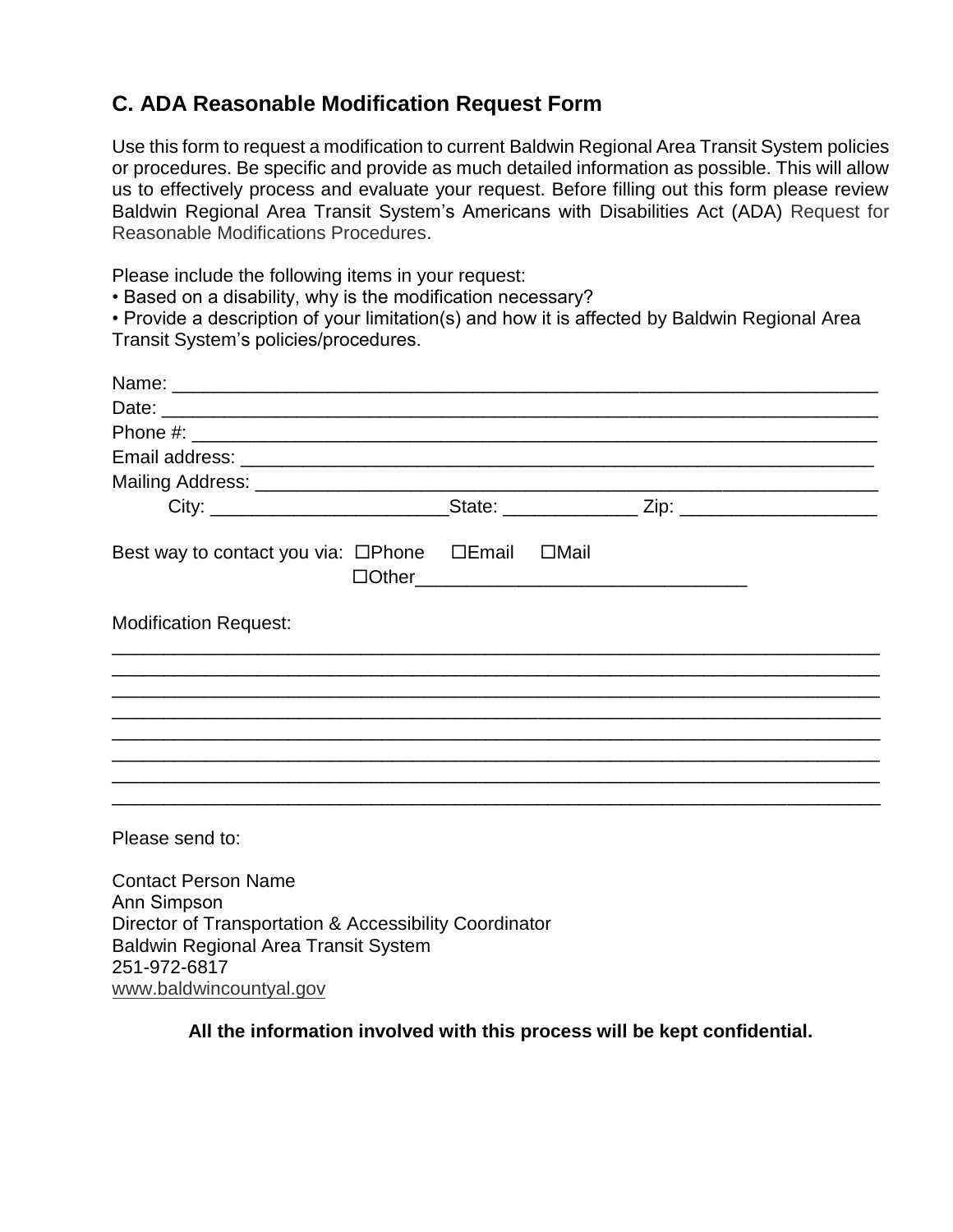## **D. Accommodation of Mobility Devices**

Consistent with Department of Transportation regulations, Baldwin Regional Area Transit System will transport a mobility device with three or more wheels and its user so long as the lift can safely accommodate the size and weight of the mobility device and its user and there is space for the mobility device on the vehicle.

# **E. ADA Grievance Procedure**

Baldwin Regional Area Transit System Americans with Disabilities Act Grievance Procedure

This grievance procedure is established to meet the requirements of the Americans with Disabilities Act of 1990. It may be used by anyone who wishes to file a complaint alleging discrimination on the basis of disability in the provision of services, activities, programs, or benefits by the Baldwin Regional Area Transit System. Baldwin Regional Area Transit System's personnel policies govern employment-related complaints of disability discrimination.

The complaint should be in writing and contain information about the alleged discrimination such as name, address, phone number of complainant and location, date, and description of the problem. Alternative means of filing complaints, such as personal interviews or a tape recording of the complaint will be made available for persons with disabilities upon request. The complaint should be submitted by the grievant and/or his/her designee as soon as possible but no later than 60 calendar days after the alleged violation to:

Contact Person's Name Ann Simpson Director of Transportation Baldwin Regional Area Transit System 251-972-6817 [www.baldwincountyal.gov](http://www.baldwincountyal.gov/)

Within 15 calendar days after receipt of the complaint, Director of Transportation or his/her designee will meet with the complainant to discuss the complaint and the possible resolutions. Within 15 calendar days of the meeting, Director of Transportation or his/her designee will respond in writing, and where appropriate, in format accessible to the complainant, such as large print or Braille. The response will explain the position of the Agency and offer options for substantive resolution of the complaint.

If the response by Director of Transportation or his/her designee does not satisfactorily resolve the issue, the complainant may appeal the decision within 15 calendar days after receipt of the response to the Director of Transportation or his/her designee. Within 15 calendar days after receipt of the appeal, the Director of Transportation or his designee will meet with the complainant to discuss the complaint and possible resolutions. Within 15 calendar days after the meeting, the Director of Transportation or his/her designee will